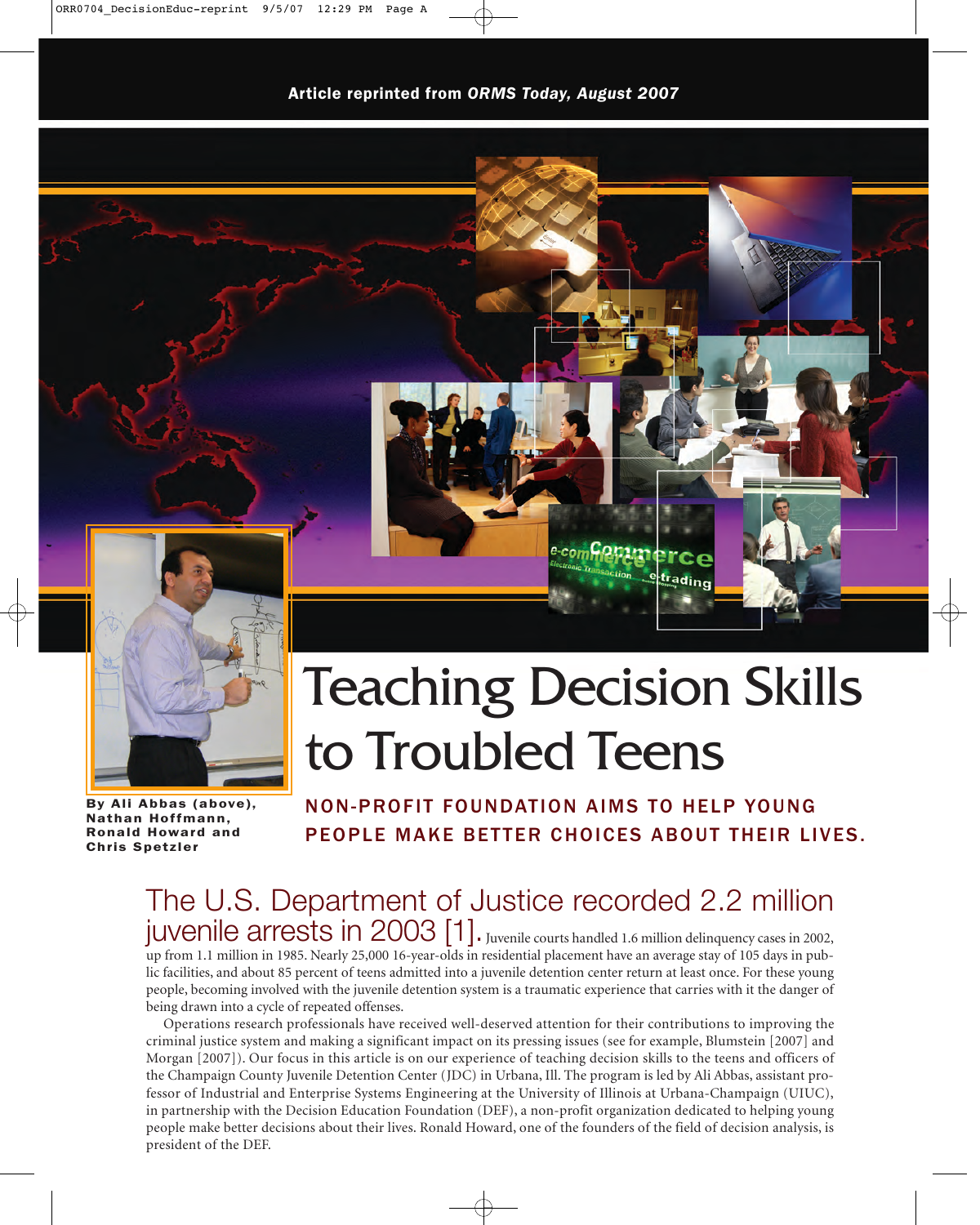DEF has designed and delivered innovative curricula for atrisk teens as well as programs for academically gifted and mainstream youth (for some recent work on teaching academically gifted teens see Abbas, Reiter, Spetzler and Tani [2004]). A long-time volunteer with the Decision Education Foundation and advisory board member, Abbas was instrumental in creating the partnership between the College of

Engineering at UIUC, the Champaign County JDC and DEF.

The program started with an initial visit to meet Connie Kaiser, the superintendent of the Champaign County JDC, to tell her about

the possibility of delivering decision-making workshops to teens. A sign posted at the entrance explained the mission of the JDC: "Only kids with the highest risk to harm others are detained for as little time as absolutely necessary, where caring, competent, compassionate staff are helping kids build skills for productive law-abiding lives, and reducing risk to re-offend."

It was clear to us that teaching decision skills fits well with the mission of the JDC. Kaiser recognized the value of this venture and embraced the idea of developing a program to help residents make better decisions.

# Teaching Decision Skills at the JDC

WE STARTED WITH TWO, four-hour workshops for two groups of teens. Material delivered in the workshops was taken from the field of decision analysis and normative decisionmaking. While this material had long been tested with graduate students, a key objective in our endeavor was to test this material with teens at the JDC and to gather feedback for use in future workshops.

Abbas, Chris Spetzler and Jessica Fulton (an undergraduate UIUC student at the time, and now a high school math teacher in Chicago) delivered the first workshop. As the team entered the JDC, they passed through three locked doors to reach a small classroom, decorated with posters of animals and bookshelves of textbooks. The classroom looked much like any other school classroom, except that it had no outside windows and had special security door knobs. Two officers entered the

> room with four residents, all boys in their teens.



When Jessica handed each resident a colorful pamphlet from the Decision Education Foundation that outlined the topics for discussion, one of the officers said,"Please pull the staples from the pamphlets. You can't give these kids staples; it is for their own safety." This was a striking difference between teaching at a regular classroom and at the JDC. In addition, no monetary incentives were allowed in any of the demonstra-

**We have never seen**

**these kids so excited**

**about learning.**

tions. While \$20, \$5, and \$100 bills were used as investment resources in our classroom demonstrations at school, we could not use the same incentives at the JDC. Only "tokens" could be handed out and obtained by

asking the officers for them. A token is a colorful piece of paper printed at the JDC and given as an incentive for good behavior. Residents use tokens to "purchase" snack items.

Over the next four hours, we talked to the teens about making good decisions, decisions vs. outcomes and the six elements of decision quality. The officers also listened.

The session had touching moments when residents shared their hopes about changing their lives. In one of the demonstrations, residents were asked what they would do in the following situation: A mother with two teenage girls is facing a decision of whether a grandmother, with worsening Alzheimer's disease, should move in with them or move into assisted living. If she does move in with them, the mother would have to adjust her work schedule and work fewer hours. The teenage girls would have to share a bedroom.

In other settings, students often pause to think about the pros and cons of each alternative. Residents at the JDC shared their own experience with their families. Some of their comments included:

*Resident 1:* "When my grandma went out of jail she came and lived with us. It is only natural that a daughter takes care of her mother when she is older." *Resident 2:* "I would just get a job working at the nursing home. Then she could live there and I could still see her every day."

In keeping with the importance of "family comes first," the residents all decided to make sacrifices to take care of their grandmother. The officers were watching with interest and impressed by the participation of the kids. We observed how

> supportive the officers were of the teens and how the teens confided in them and trusted their advice. At the end of the session, one of the officers commented, "We thought you would be lucky to go an hour with them and you kept their attention for all four. We have never seen these kids so excited about learning."

> We repeated the same workshop for another group that afternoon. During the session, a staff member entered with a can of milk and a sandwich for each resident. One of the residents also got a token. A resident's written response is typ-

Ali Abbas (second from right) and a group of correctional officers discussing decision skills at the JDC (inset).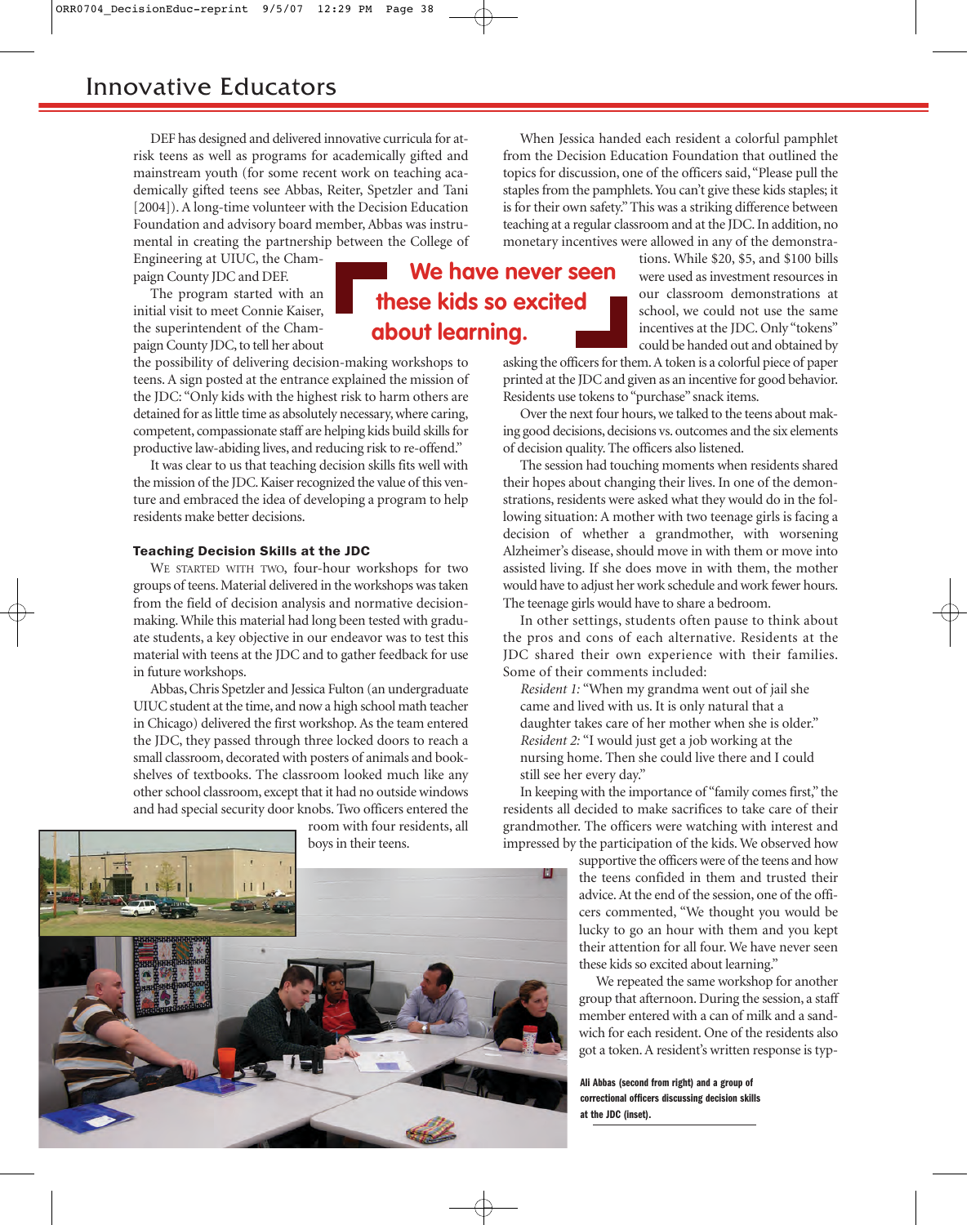ical of the experience and comments we received that day: "This session has made me look at decision-making a lot differently and (made it) easier to make a decision."

By the end of the day something significant had begun at the JDC. The concept that decision-making can be taught in a way that attracts the interest of the residents was established. This experience quickly led to four more workshops – two aimed at the teens and two at the correctional officers who wanted to learn more about decision-making.

In January, Abbas and two other UIUC graduate students, Sarah Miller and Nathan Hoffmann, presented two workshops to the juvenile detention officers. Later, the officers told Abbas and Hoffman many stories about the teens and the challenges the residents faced. We used this input to create several case studies for workshops delivered at the JDC in March 2007.

#### We Have No Decisions Here

WE BEGAN one workshop by asking a staff member in advance for 20 tokens to use in an investment demonstration. An officer entered the room with six residents, four boys and two girls. After introductions, Abbas introduced the topic of decisions and asked for examples from the residents. One girl at the JDC, we will call Amanda, raised her hand.

Amanda: "You talk about decisions, but we don't get many decisions here or in our lives."

Abbas: "Did you make a decision to come to class this morning? Could you have said no?"

Amanda: "Yes, I could, but that would have meant bad behavior. I need to get out of here fast, and I need a letter from the staff of the JDC so the judge can release me next week."

Abbas: "So in fact you do have decisions here. You made a decision of coming to class. You chose to have good behavior at the JDC to get out faster. What about your decisions when you leave? Would you like to return?"

Amanda:"No, never again. I will make sure that I do not do anything to get me back."

Abbas:"How will you do that?"

Amanda:"I will never shoplift again and will abandon those friends that encouraged me to do so."

Abbas:"That sounds like another decision to me."

After some discussion the residents began to understand they make decisions every day, and that they bear the consequences of the decisions they make.

Abbas asked for a volunteer. A girl we will call Janice raised her hand."Thank you, Janice," said Abbas."Here are your five tokens for volunteering."

Janice didn't understand him at first."You're kidding, right?" Five tokens was a significant prize – enough chips and treats to last a few days."I don't take money from people,"Janice added.

Convincing the group of his intentions, Abbas posed an investment opportunity to Janice.

"What is an investment?" she asked.

"An investment is like a stock; its price can go up or down, and you can get more money back or even lose money if you choose to invest," offered another teen resident.

Abbas mentioned the payoff will be 20 tokens if the investment is successful and no tokens if unsuccessful. This captured the attention of all six residents.

"Now that's a big decision!" exclaimed one resident.



Above, a JDC correctional officer makes his point with residents.

"I need another volunteer,"Abbas continued.

All six youths eagerly raised their hands. Abbas chose Bill and described the deal to the group: Janice can choose to invest her five tokens. If she does, Abbas will ask Bill a true-false movie trivia question. If Bill answers correctly, Janice will receive 20 tokens. If Bill answers incorrectly, Janice will lose her five tokens. In addition, she will sing,"Mary Had a Little Lamb" in front of the group.

"Well, Janice, would you like to invest?"Abbas asked.

This created an opportunity to discuss non-monetary attributes (singing in front of the class) when added to a deal. The residents were fascinated by the deal. Rather than thinking of ways to pass another Saturday in the Juvenile Detention Center, they faced an opportunity with real consequences that they all understood.

One resident offered enthusiastic advice to Janice. "You should invest," he said."You could always earn the five tokens back if you lost, but it will take a real long time."

Amanda agreed."Janice should invest," she said."Bill has a 50/50 chance of getting the question right."

"But does he?" Abbas replied. "When a decision has only two possibilities, the outcomes are not always equally likely. There are only two possibilities of life on Mars, but do you think that is a 50/50 chance?"

The group grasped a simple but critical concept – for Janice, the odds of Bill correctly answering the question are her degree of belief in Bill's knowledge of movies. Based on what she knew about Bill, she had to decide if she wanted to make the investment.

"I don't watch a lot of movies," Bill offered. "My favorite movie is 'Boys 'N' the Hood.'"

Abbas presented Janice with another alternative. He showed the group a large medallion with two faces the group named as Heads and Tails. "I have here a medallion. If you choose to invest your five tokens, I will flip this medallion to determine the outcome of your deal."

By this time Janice was visibly nervous about her decision alternatives: not to invest, to invest in Bill's movie expertise or to invest in the flip of the medallion. The other residents were excited about her "game" and offered their opinions. Some locked on the medallion as the best alternative since Bill, the "expert,"had not convinced them of his movie expertise. When the decision finally came the residents were on the edge of their seats.Amanda began humming the theme from the game show "Jeopardy."Janice decided not to invest and kept her five tokens.

With her decision made, Abbas asked Janice which investment decision she preferred: Bill or the medallion. On the urg